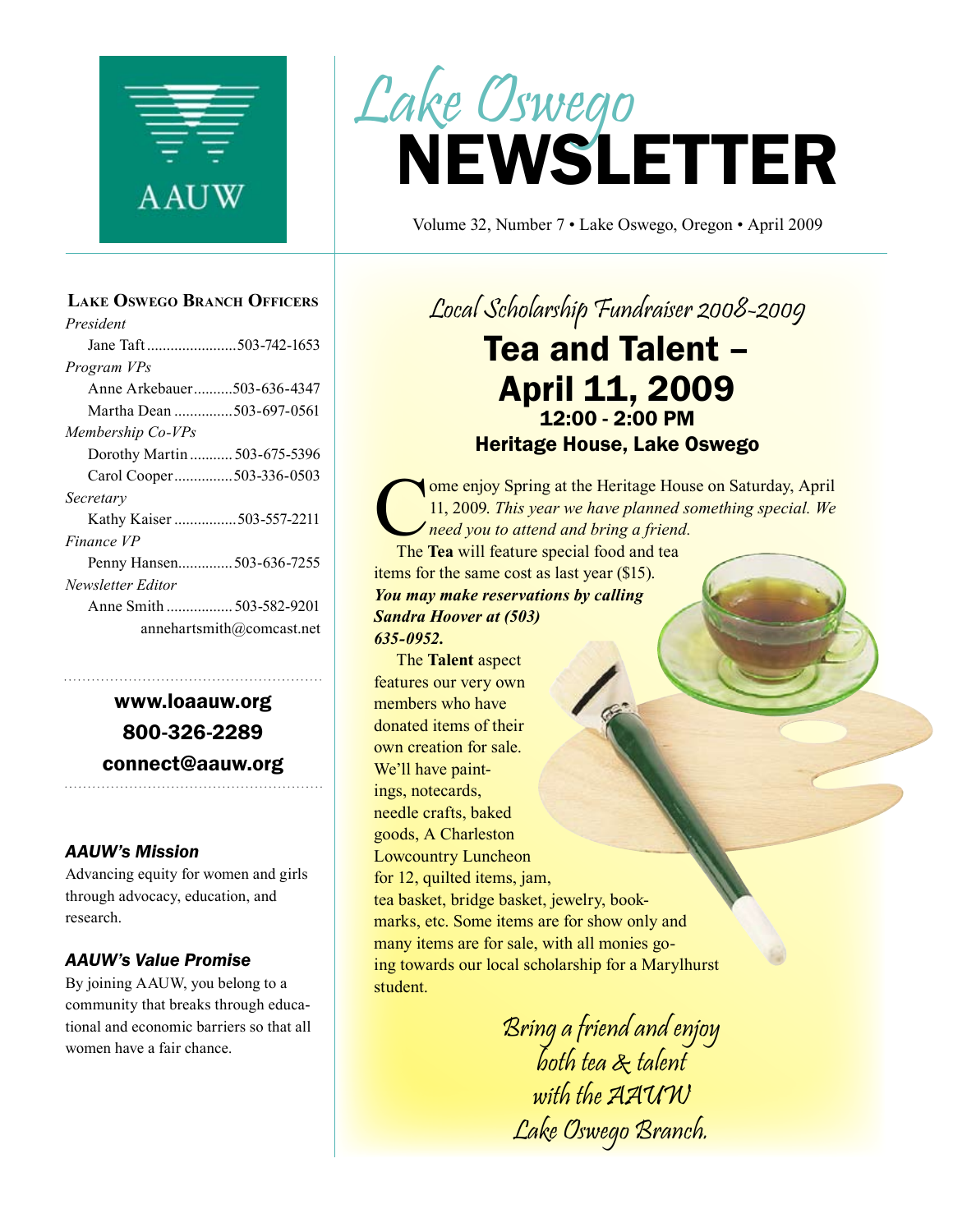## Jottings from Jane



pril brings a new event to the branch<br>
calendar. We've done Tea, we've done<br>
Tea and Bake Sale, and we've for som<br>
years done successfully Tea and Book<br>
This year, on April 11, from noon to 2:00 p.m., we calendar. We've done Tea, we've done Tea and Bake Sale, and we've for some years done successfully Tea and Books. are moving on to Tea and Talent.

This year, our members are donating their talents to fund our annual scholarship for a Marylhurst student. We are committed to helping a mature student advance her education; according to the Marylhurst financial aid office, our help can make the difference in a student's ability to complete her degree.

We have many talented, skilled and experienced people in our branch: writers, poets, teachers (from pre-school to university level), programmers, nurses, logicians, librarians, soccer players, singers, instrumentalists, masters of kayaks, sailboats, and horseback riding. In particular, we have a number of members who have at least one talent that produces tangible results. There are painters and weavers, quilters and bakers, photographers and cooks. Thanks to the hard work of our fund raising committee, some of the products of these talented people will be featured at our spring fund-raising event. Many items (from jars of jam to handmade quilts) will be available for purchase. Others, including certain works of art, will simply be displayed for your pleasure and admiration.

This is not a silent auction. It won't be necessary for you to linger, hovering over the object you favor, This year, our members are donating their talents to fund our annual scholarship for a Marylhurst student.

until the final countdown of the end of sale. Instead, you can just select the baby blanket, notecards, or luncheon that appeals to you, write a check, and present it to the cashier.

But we hope that you will also take the time to enjoy the wonderful tea luncheon that is being prepared, as it has been for quite a few years, by the talented Ann Keddie and her team of volunteers. Proceeds from this Tea also contribute substantially to the scholarship fund, and our thanks go to those who contribute food items so that the end result is even larger. This year, there will be a wonderful salad buffet, along with cream scones and small sweets, and the ever-popular Special AAUW Tea blend. You may feast either before or after visiting the Talent room – or perhaps you'll want to browse both before and after your meal.

I really hope you'll come to the tea and, perhaps, bring a friend who would enjoy meeting our diverse and talented members.

We are committed to helping a mature student advance her education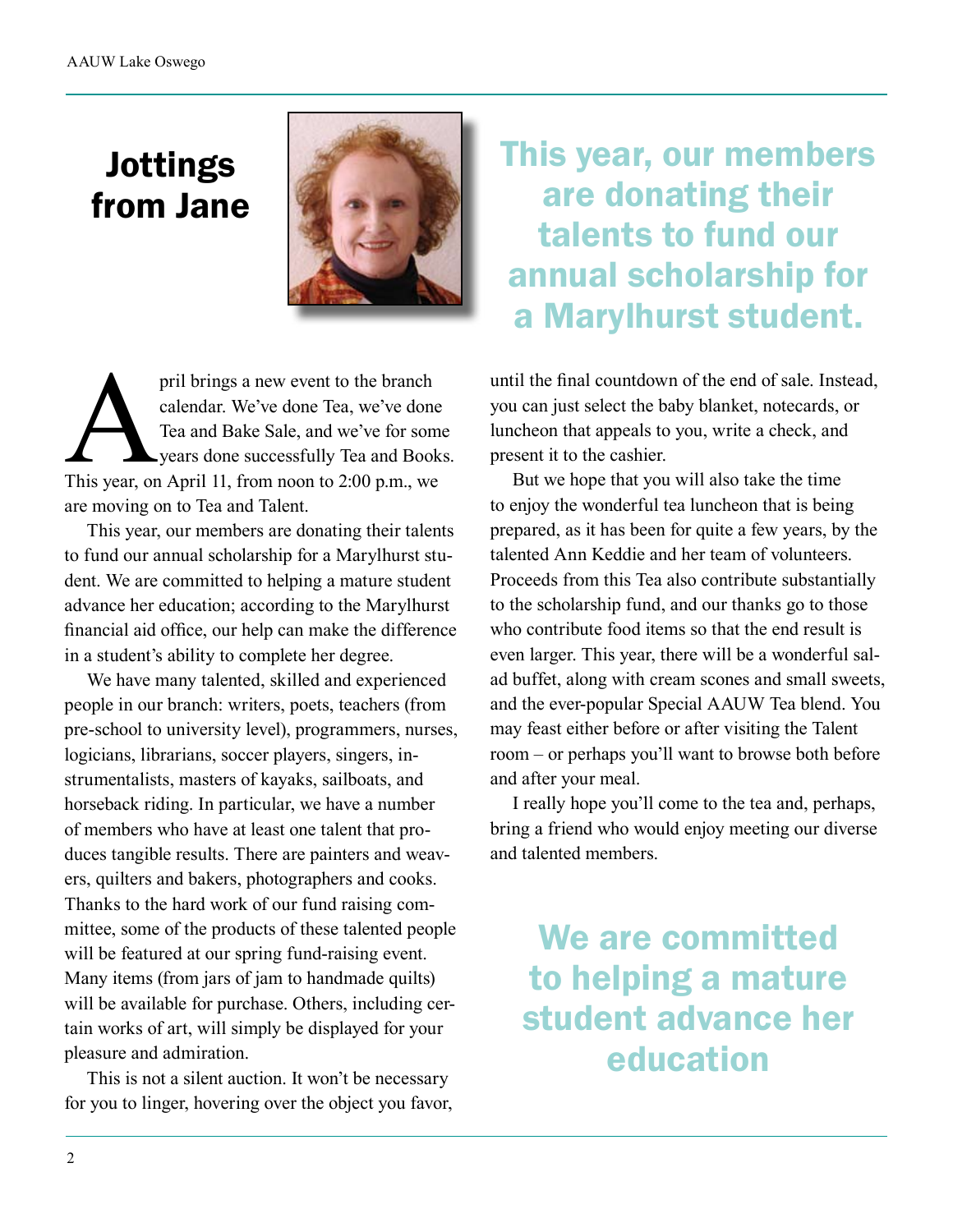### We still need a 2009-10 **Newsletter Editor**

Kay, so you think you'd rather have a root canal<br>than become the newsletter editor. Maybe you<br>think it takes too much time, or it's too compli-<br>cated or it will turn your hair gray and make you gain than become the newsletter editor. Maybe you think it takes too much time, or it's too complicated, or it will turn your hair gray and make you gain weight, or ... well, there are many excuses for taking a wide berth around this position.

Keep reading, though. Maybe it's not as difficult as you think. Here are the major responsibilities and time commitments:

- Receive, usually by e-mail, articles from Branch officers and interest group coordinators (this is not a big deal; our members are mature, task-oriented women who know how to get things done right and on time). Items are due to you by the 15th of each month.
- Attend monthly Board meetings on 4th Tuesday evenings
- Arrange the articles into a 6- or 8-page newsletter (about 4-6 hours monthly, done over several days). This includes updating each month's calendar with interest group meetings. You can use MS-Word or a page-design software for this task.
- Produce a PDF file of the newsletter draft and send, by e-mail, to the Branch President for review.
- Produce a PDF file of the final newsletter and e-mail the file to all Branch members by the end of the month. (There are still some members who receive a hard copy of the newsletter, but you don't have to handle this task; we're so fortunate that the printing and distribution of these hard-copy newsletters are done by another Branch volunteer.)
- Coordinate e-mail list updates with the Membership VP.

That's about it! You can do this! Please contact Anne Smith for more information on this important Branch position beginning in August (annehartsmith@comcast. net or 503-582-9201).

# Public Policy Call to Action

Wembers, a very important piece of legislation is<br>awaiting action. The **Paycheck Fairness Act**<br>passed the House 256–163, but the bill (SB<br>182) is stalled in the Senate. This bill would undate the awaiting action. The **Paycheck Fairness Act**  passed the House 256–163, but the bill (SB 182) is stalled in the Senate. This bill would update the 45 year old **Equal Pay Act** which allows many loopholes and lacks incentives for enforcement. The Lucy Ledbetter Fair Pay Act only corrected the Supreme Court's ruling. It did nothing more.

The Paycheck Fairness Act will close loopholes in employers' defense, prohibit retaliation, improve equal pay remedies, increase research, training and education, establish salary skills negotiations training, and improve collection of pay information.

This bill passed the House in 2007 but was not acted upon by the Senate so it died at the end of the legislative session. This same fate will await it if the Senate again does not act. Contact Senators and plead for action.

*Barbara McDonald Public Policy Chair*

In response to new data from the Bureau of Labor<br>Statistics which says the pay gap has narrowed on Statistics which says the pay gap has narrowed one cent to 78 cents on the dollar, AAUW is launching a new grassroots campaign with a clear message: "Keep the Change until Women Have Real Change." While this is the narrowest the wage gap has ever been its still only an additional one cent on the dollar. While women have been hard at work to earn their extra penny, Congress has failed to pass legislation that would give women effective equal pay protections. In light of this development, AAUW and our friends will tell Congress: "Keep the Change until Women Have Real Change."

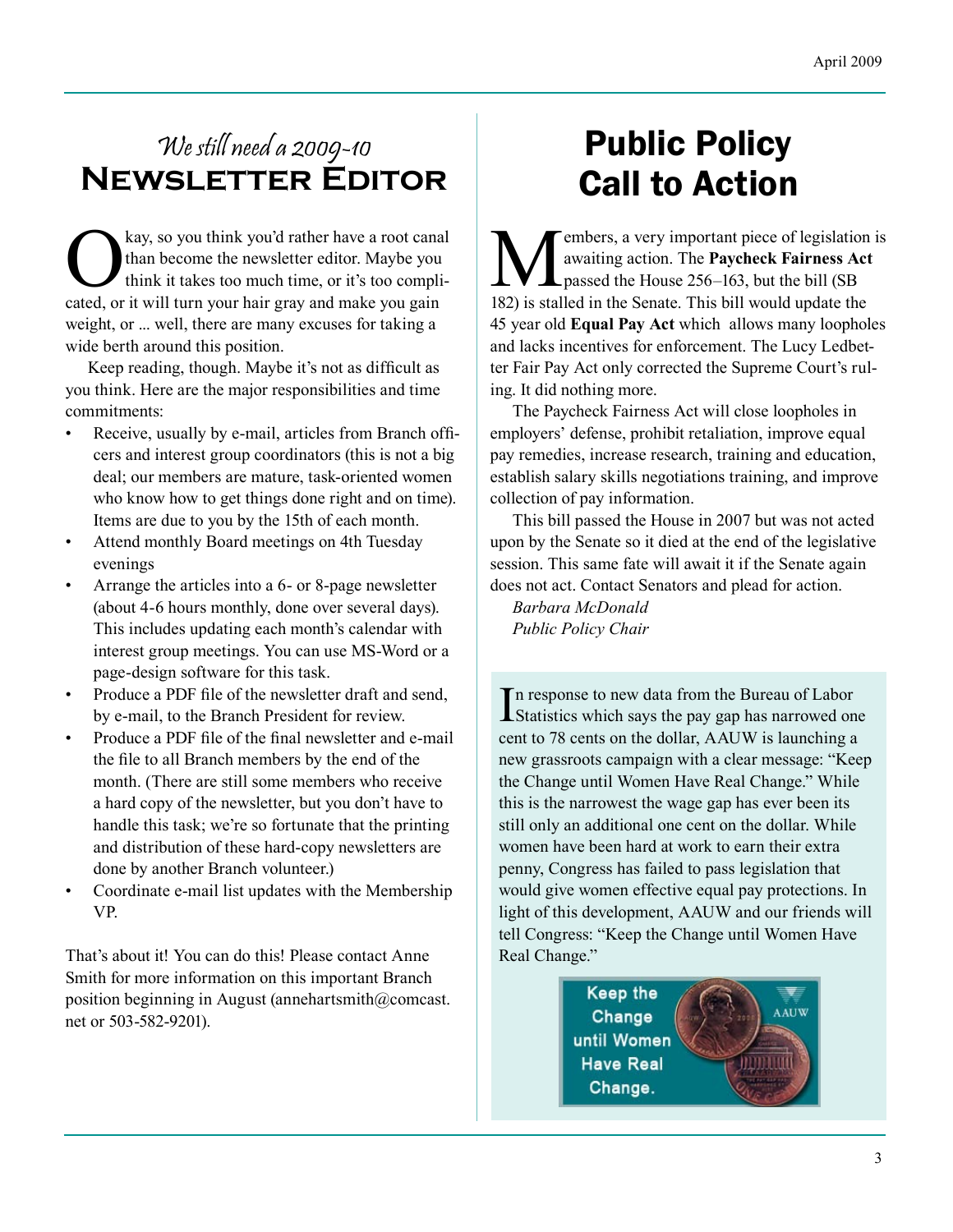# Interest Groups

#### *Interpretive Books*

*3rd Thursday at 9:30 a.m.* **April 16, 9:30 a.m.**

Hostess: Joanne Nawrocki Leader: Diana Gough Book: *Strange As This Weather Has Been* by Ann Pancake

#### *Tuesday Morning Books*

*4th Tuesday* **April 28, 9:45 a.m.** Hostess: Judy Kelley Leader: Jean Cleary Book: *Loving Frank* by Nancy Horan

#### *Thursday Evening Books*

*4th Thursday at 7:30 p.m.*

**April 23, 7:30 p.m.**  Hostess: Pat Lewis

Intro: Dorothy Martin Book: *The Zookeeper's Wife* by Diane Ackerman

#### *Friday Books*

*4th Friday at 10:00 a.m.*

#### **April 24, 10:00 a.m.**

Hostess & Presenter: Jeanne Keevil Book: *Dreaming Water* by Gail Tsukiyama

New members are most welcome to join this book group — Call Martha Dean at 503-697-0561 if you would like more information.

#### *Fourth Wednesday Bridge*

*4th Wednesday at 1:00 p.m.* Call Betty Hittle at 503-636-7034 for more information about this bridge group.

#### *Laff-a-lot Bridge*

*2nd and 4th Mondays, 1–4 p.m.* Interested? Call Jo Ann Frost at 503-624-0871.

#### *Movie Group*

*JoAnn & Larry Frost and Ann Pritchard, Planners*

#### **April 14**

One change — Ann Pritchard will be our movie chooser for awhile. Otherwise, same format, location & ride situation — second Tuesday of each month for a 7:00 or 5:30 p.m. movie of interest. Ladies and couples are welcome. The Frosts have a van to furnish a ride from their house. If a coffeeshop is open afterward, the group may like to discuss the movie over a beverage. To be on the email notification list, just contact Ann Pritchard at 503-670-7934 or AnnPritchard@comcast.net.

#### *Portland Center Stage* **April 30 at noon**

**Crazy Enough – World Premiere.** Written by Portland's own Storm Large. What do you do when you're told you are going to lose your mind? And you are only nine years old? This is an exploration through stories and song of how a girl can live, nearly die, and live again by praying to the holy trinity: Sex, Drugs, and Rock 'n Roll.

*Please contact Betty Barber for more information: barberbc@yahoo. com* or 503-675-0594.

#### *Exploring the Northwest*

For more information on this group, contact Susan Kingzett, 503-656-5970 or sezett@msn.com, or Shirley Ward, 503-636-4437 or wardsp@comcast.net.

#### *Eat Ethnic*

*3rd Tuesday at 6:30 p.m.* **April 21 at 6:30 p.m.**

> We will be out and about Portland to try a new ethnic restaurant. It might be Japanese, African or Italian. For details join our email or telephone list. Just contact Susan Hornung at susanhornung $@$ hotmail.com or at 503-635-4893. New members and friends and spouses are always welcome.

#### *Great Eats!*

This group meets every 2–3 months for a themed dinner where the hosts send out recipes to those who have made "reservations," and then the cost of the food is divided evenly among the participants. Diners will also bring the beverage of their choice.

 Our next dinner, scheduled for April 4, is hosted by Anne Smith with a get-healthy theme of lowcarbohydrate recipes, including cheesecake for dessert! Our last dinner of this year is scheduled for **June 6**.

 If you would like to be on the email list for Great Eats!, contact Barbara Buckley at 503-635-4649 or barobuck68@msn.com.

### **NEXT** BOARD MEETING

TUESDAY, APRIL 28

7:00 P.M. AT MARYLHURST LIBRARY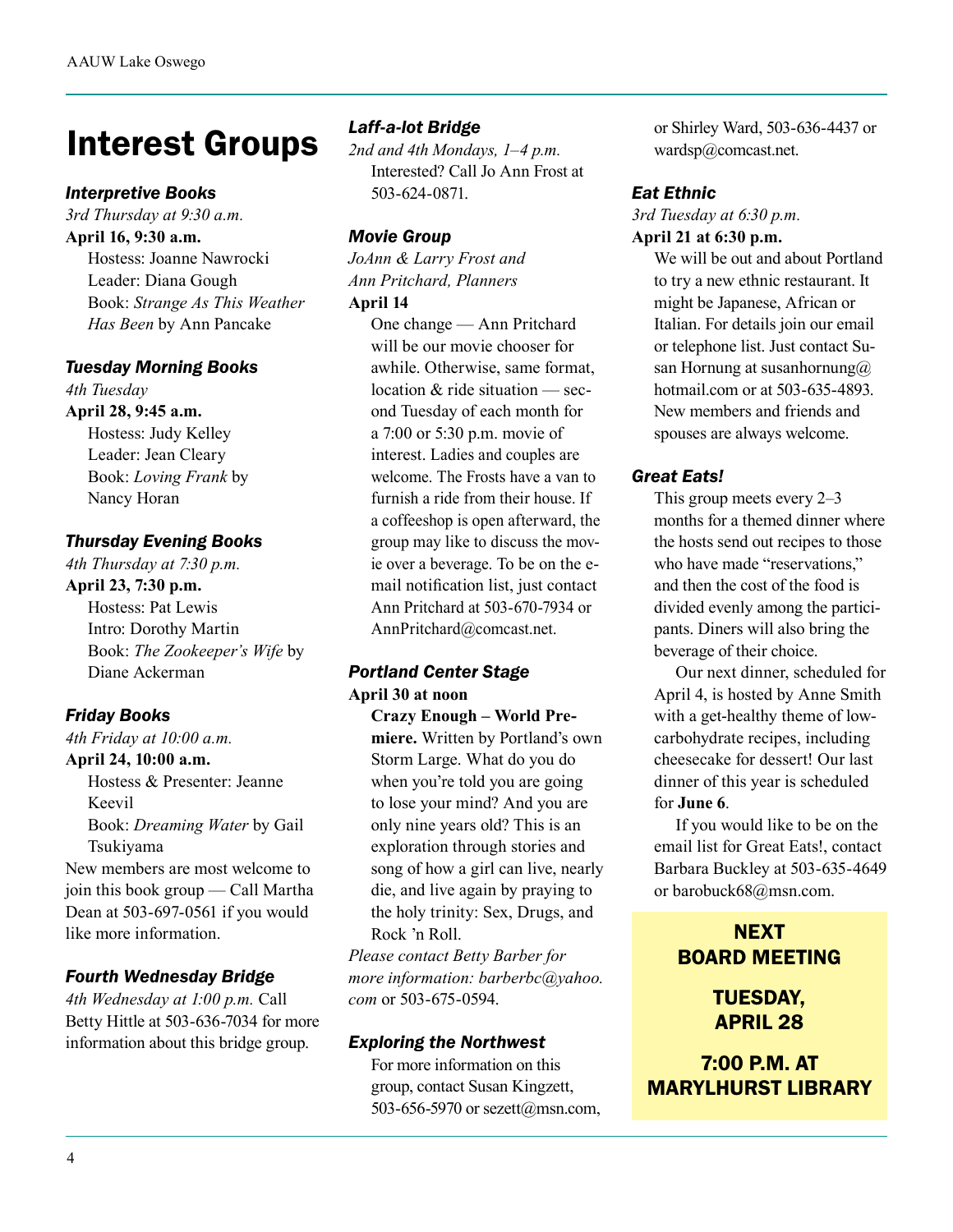### News About Dues

**V**es, it's that time of year<br>again. Already! Time to<br>remind you about annual Displays again. Already! Time to remind you about annual dues. You will find the annual Dues Statement in this Newsletter. Notice that the National dues have remained the same as last year; however there is an increase in our branch dues. In the March Newsletter Jane's article focused on why we need to increase our branch dues now. It has been five years since our last increase in branch dues and our operating costs have gone up considerably during that time. During the last three years, National dues increased \$2 each year, and our Board had decided not to raise our Branch dues during that time. So this year you

will see an all-at-once \$5 increase in the branch dues to bring our actual operating costs into line with our income.

Now some good news. After a lengthy examination of the structure of the organization, one change that National has made affects you. As of April 1, 2009, \$46 of your \$49 that goes to National is tax deductible; the other \$3 goes to support our very active Lobby Corps and electionrelated activities, and therefore is not deductible.

I appreciate receiving the filled out copy of your dues statement along with your check; that saves me the work of having to make one out. I have to send those forms on  $5\frac{1}{2}x$ 

8½ size sheets to our State database person. If you receive your newsletter by email, please print the page with the Dues Statement on it to fill out and send to me along with your check. If you receive the newsletter by mail, either cut the dues statement out or make a filled out copy of it to send to me.

As Jane announced at our March meeting, we recognize that this is a financially challenging time for many people. If you're having to closely watch your pennies, please let Jane Taft or Dorothy Martin know so that we can help work things out with you. We don't want to lose any members because of lack of finances.

#### 2009-2010 AAUW Dues Statement Lake Oswego Branch

Dues for 2009-2010 are **\$77.00**. Please send this form and check payable to **AAUW, Lake Oswego Branch** to Dorothy Martin, 17480 Holy Names Drive #414, Lake Oswego, OR 97034

#### **Please highlight any changes**

| Spouse                                       |                                   |                     |  |  |  |  |  |
|----------------------------------------------|-----------------------------------|---------------------|--|--|--|--|--|
|                                              | Phone Year you joined L.O. branch |                     |  |  |  |  |  |
|                                              |                                   |                     |  |  |  |  |  |
| Address                                      |                                   |                     |  |  |  |  |  |
| City                                         | State                             | $\mathsf{Zip} \_\_$ |  |  |  |  |  |
|                                              |                                   |                     |  |  |  |  |  |
| Amount enclosed \$                           |                                   |                     |  |  |  |  |  |
| New Renewing Life Honorary Life Dual Student |                                   |                     |  |  |  |  |  |

*Occasionally AAUW's membership lists are made available to carefully screened companies and organizations.*

*\_\_\_ Check here if you do not want your name included on the list.*

\$49.00 Assoc Dues \* \$11.00 State Dues \$17.00 Branch Dues **\$77.00 Total Dues** \$23.00 Student Dues \*\* Undergraduates only \* National Dues – \$46 is tax deductible; \$3 supports your AAUW lobby corps.

\*\* For student affiliates, \$16 of the National Dues is tax deductible. \$1 supports your lobby corps.

Dues payments may be deducted as ordinary and necessary business expenses, if appropriate.

Our fiscal year is July 1 through June 30. State dues include \$1.00 for the Oregon News.